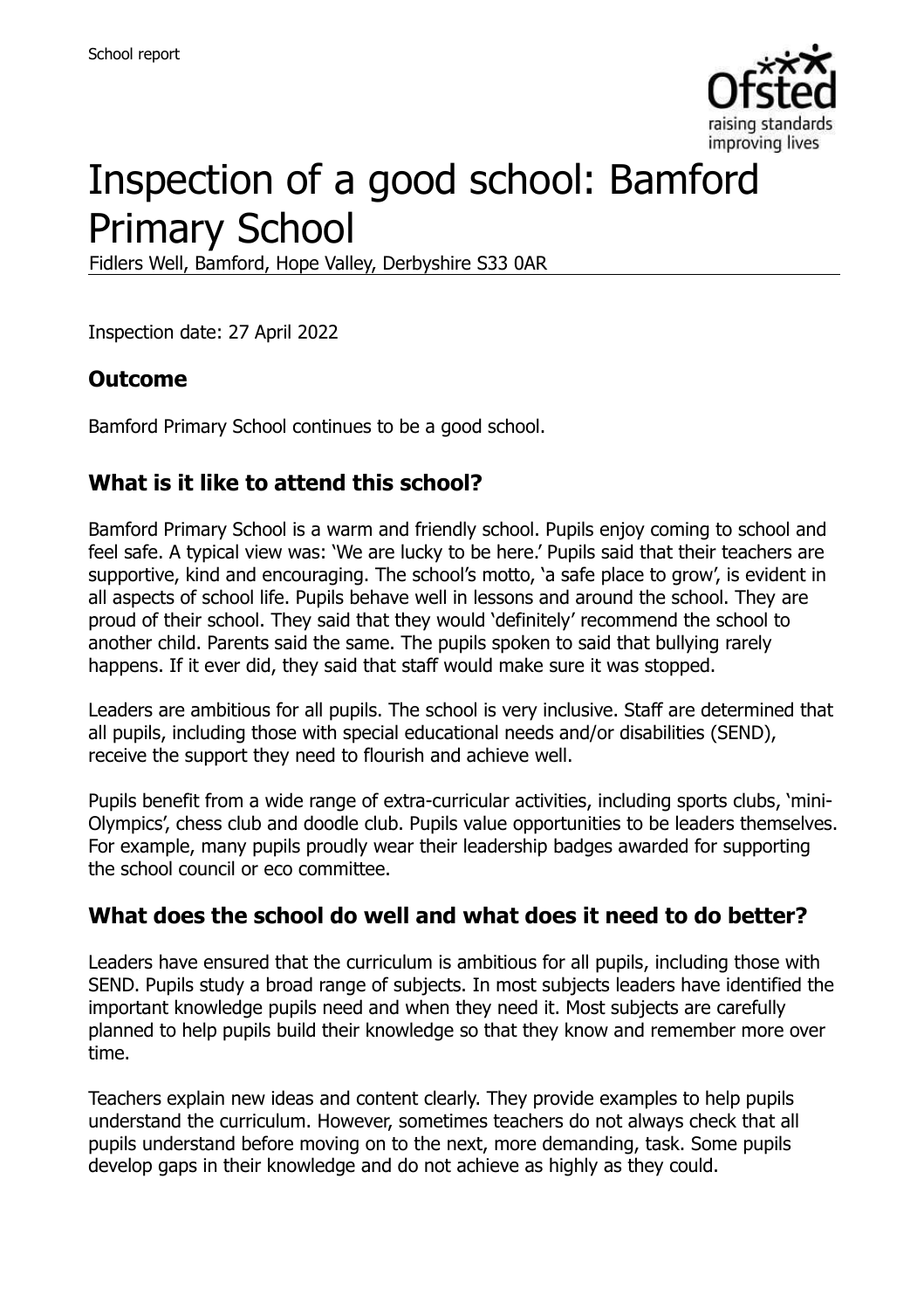

Staff know pupils with SEND very well. They identify pupils' needs and use appropriate strategies to support pupils' learning. Teaching assistants support pupils well in all aspects of school life. Leaders work well with parents and external agencies to make sure that pupils get extra help when they need it.

Pupils enjoy reading. Leaders ensure that reading is a high priority. Pupils are provided with exciting books. Phonics teaching starts as soon as children begin the Reception Year. The teaching of phonics is well organised and effective. Teachers swiftly identify pupils who fall behind. These pupils are well supported to catch up. Pupils often read to adults in school to practise and develop their reading skills.

Pupils are friendly and polite to visitors. They behave well in lessons and work hard. Staff use the school's behaviour system consistently well.

Leaders encourage pupils to develop creativity and independence. Pupils enjoy the opportunity to use the 'playpod' at lunchtimes. This enables pupils to play in a way that sparks their imagination and encourages their social skills and teamwork. Leaders are keen to provide 'a window on the world', to make sure that pupils understand life beyond the school gates. Pupils understand diversity. They respect differences between people. As one pupil said: 'Everyone is treated equally here; it doesn't matter who you are.' The school promotes healthy lifestyles. Pupils choose a piece of fruit or vegetable from the boxes provided in each classroom for their morning snack. Pupils learn how food is grown. They appreciate how the school garden is used for growing vegetables and that these are sometimes used in school meals.

Leaders and governors know the school well. They are taking effective action to bring about further improvements. Staff are proud to work at the school. They feel well supported by leaders and each other.

## **Safeguarding**

The arrangements for safeguarding are effective.

Safeguarding leaders are knowledgeable about safeguarding matters. Staff have developed positive relationships with pupils, parents and the wider community. This allows them to work together to act swiftly on any concerns. Staff receive appropriate training and updates about safeguarding issues. They understand their responsibilities to pass on concerns about pupils. Records are detailed and well maintained.

The curriculum helps pupils to understand how to keep themselves safe, including safety around the school site and when using the internet.

## **What does the school need to do to improve?**

## **(Information for the school and appropriate authority)**

■ In some subjects, teachers do not always check that pupils have understood the important knowledge they need before moving on to the next parts of the curriculum.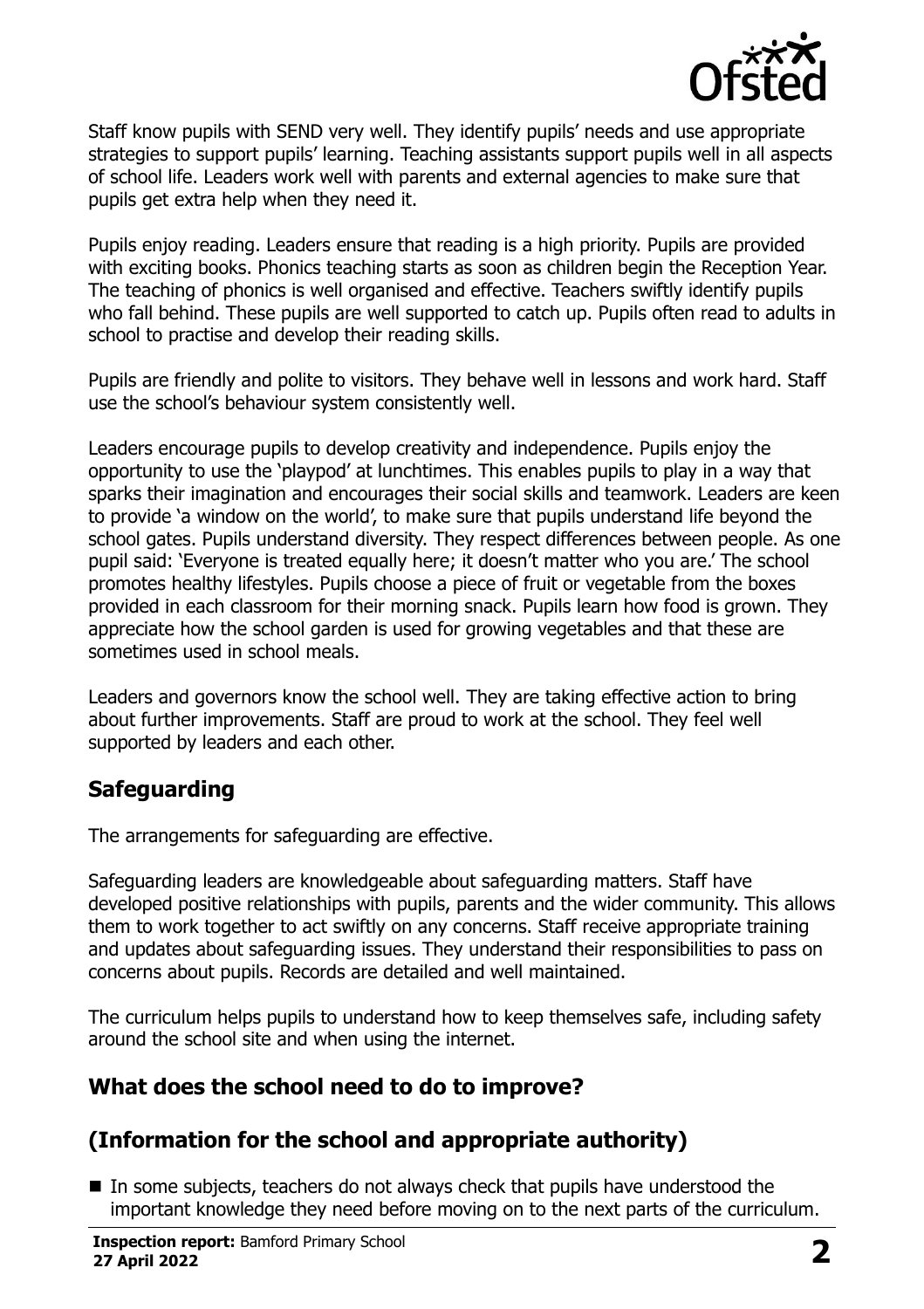

Some pupils develop gaps in their knowledge and are not prepared for subsequent learning. Teachers should ensure that pupils' knowledge is secure before moving learning on, so that pupils can build on and apply more of the knowledge they have learned and achieve as well as they can.

#### **Background**

When we have judged a school to be good, we will then normally go into the school about once every four years to confirm that the school remains good. This is called a section 8 inspection of a good or outstanding school, because it is carried out under section 8 of the Education Act 2005. We do not give graded judgements on a section 8 inspection. However, if we find evidence that a school would now receive a higher or lower grade, then the next inspection will be a section 5 inspection. Usually this is within one to two years of the date of the section 8 inspection. If we have serious concerns about safeguarding, behaviour or the quality of education, we will deem the section 8 inspection as a section 5 inspection immediately.

This is the second section 8 inspection since we judged the school to be good in October 2012.

#### **How can I feed back my views?**

You can use [Ofsted Parent View](https://parentview.ofsted.gov.uk/) to give Ofsted your opinion on your child's school, or to find out what other parents and carers think. We use information from Ofsted Parent View when deciding which schools to inspect, when to inspect them and as part of their inspection.

The Department for Education has further *guidance* on how to complain about a school.

If you are the school and you are not happy with the inspection or the report, you can [complain to Ofsted.](https://www.gov.uk/complain-ofsted-report)

#### **Further information**

You can search for [published performance information](http://www.compare-school-performance.service.gov.uk/) about the school.

In the report, '[disadvantaged pupils](http://www.gov.uk/guidance/pupil-premium-information-for-schools-and-alternative-provision-settings)' refers to those pupils who attract government pupil premium funding: pupils claiming free school meals at any point in the last six years and pupils in care or who left care through adoption or another formal route.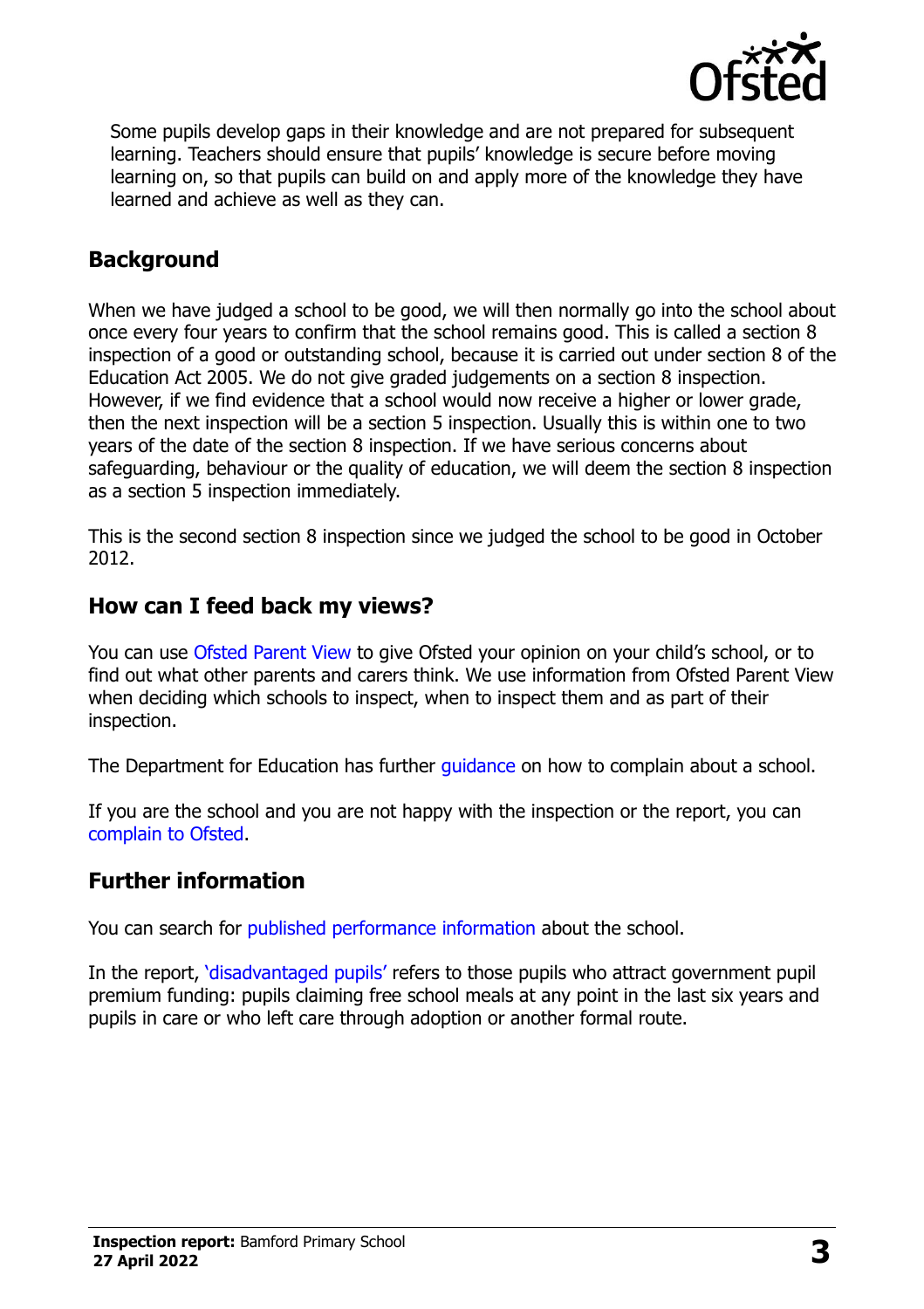

## **School details**

| Unique reference number             | 112504                                                             |
|-------------------------------------|--------------------------------------------------------------------|
| <b>Local authority</b>              | Derbyshire                                                         |
| <b>Inspection number</b>            | 10227880                                                           |
| <b>Type of school</b>               | Primary                                                            |
| <b>School category</b>              | Community                                                          |
| Age range of pupils                 | $4$ to $11$                                                        |
| <b>Gender of pupils</b>             | Mixed                                                              |
| Number of pupils on the school roll | 74                                                                 |
| <b>Appropriate authority</b>        | The governing body                                                 |
| <b>Chair of governing body</b>      | Yasmin Knight                                                      |
| <b>Headteacher</b>                  | Kate Gemmell                                                       |
| <b>Website</b>                      | www.bamford.derbyshire.sch.uk                                      |
| Date of previous inspection         | 29 March 2017, under section 8 of the<br><b>Education Act 2005</b> |

## **Information about this school**

■ The school does not use any alternative education provision.

## **Information about this inspection**

- This was the first routine inspection the school received since the COVID-19 pandemic began. Inspectors discussed the impact of the pandemic with leaders and have taken that into account in their evaluation of the school.
- The inspector met with the headteacher, other school leaders and members of the governing body. The inspector held a telephone conversation with a representative of the local authority.
- The inspectors carried out deep dives in these subjects: reading, mathematics and computing. For each deep dive, inspectors met with subject leaders, visited a sample of lessons, spoke to teachers, spoke to groups of pupils about their learning and looked at samples of pupils' work. The inspector listened to pupils in Reception and in Years 1, 2 and 3 reading to a member of staff.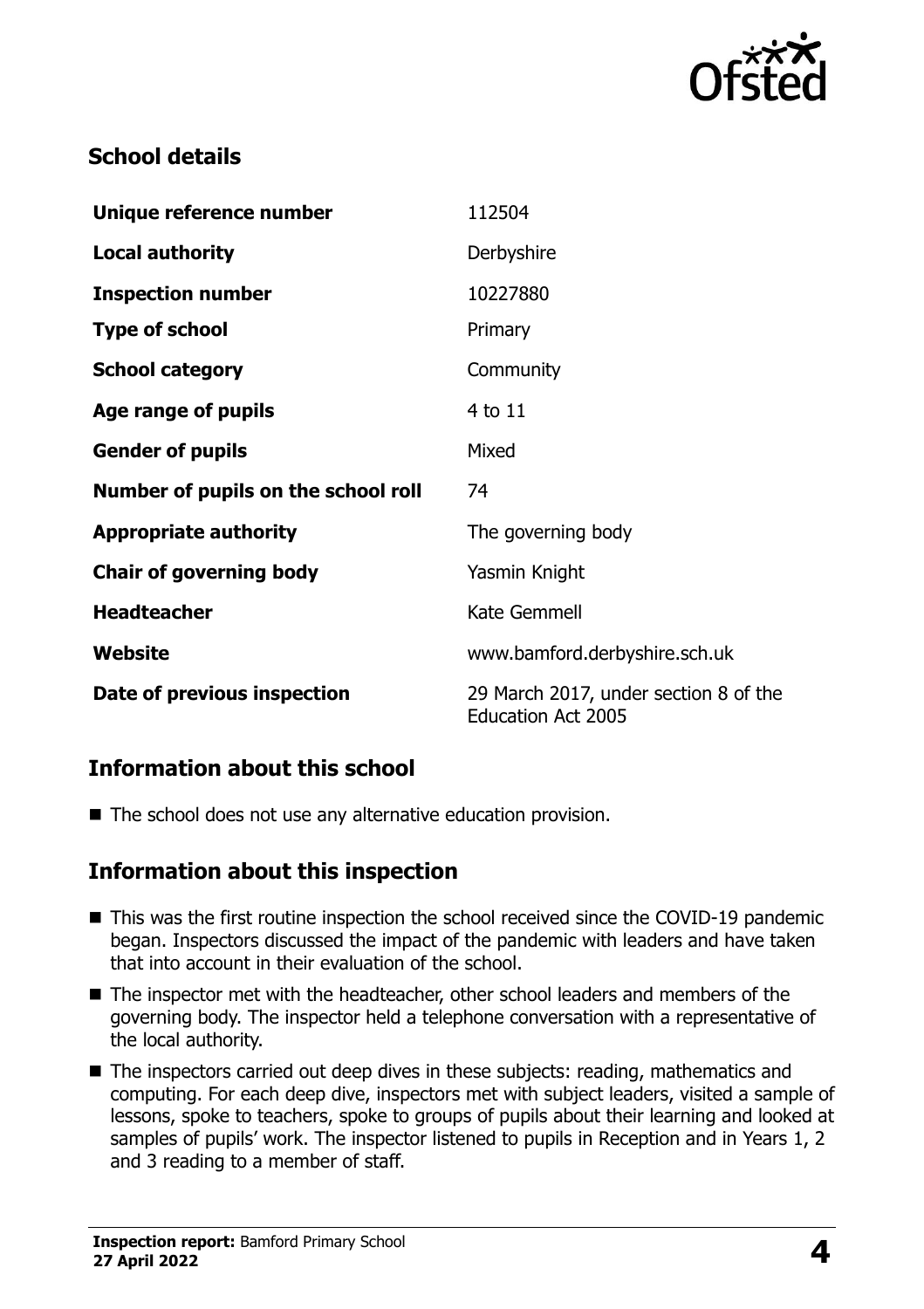

- The inspectors reviewed the school's systems for keeping pupils safe. A meeting was held with the designated safeguarding leader. The lead inspector scrutinised the school's single central record.
- Inspectors observed pupils' behaviour in lessons and around the school site during playtime.
- Inspectors spoke with groups of pupils and staff. The lead inspector considered the responses to the staff survey. Inspectors spoke to parents at the start of the school day and considered the responses to Parent View, Ofsted's online survey.'

#### **Inspection team**

Dawn Ashbolt, lead inspector Her Majesty's Inspector Chris Stevens **Her Majesty's Inspector**